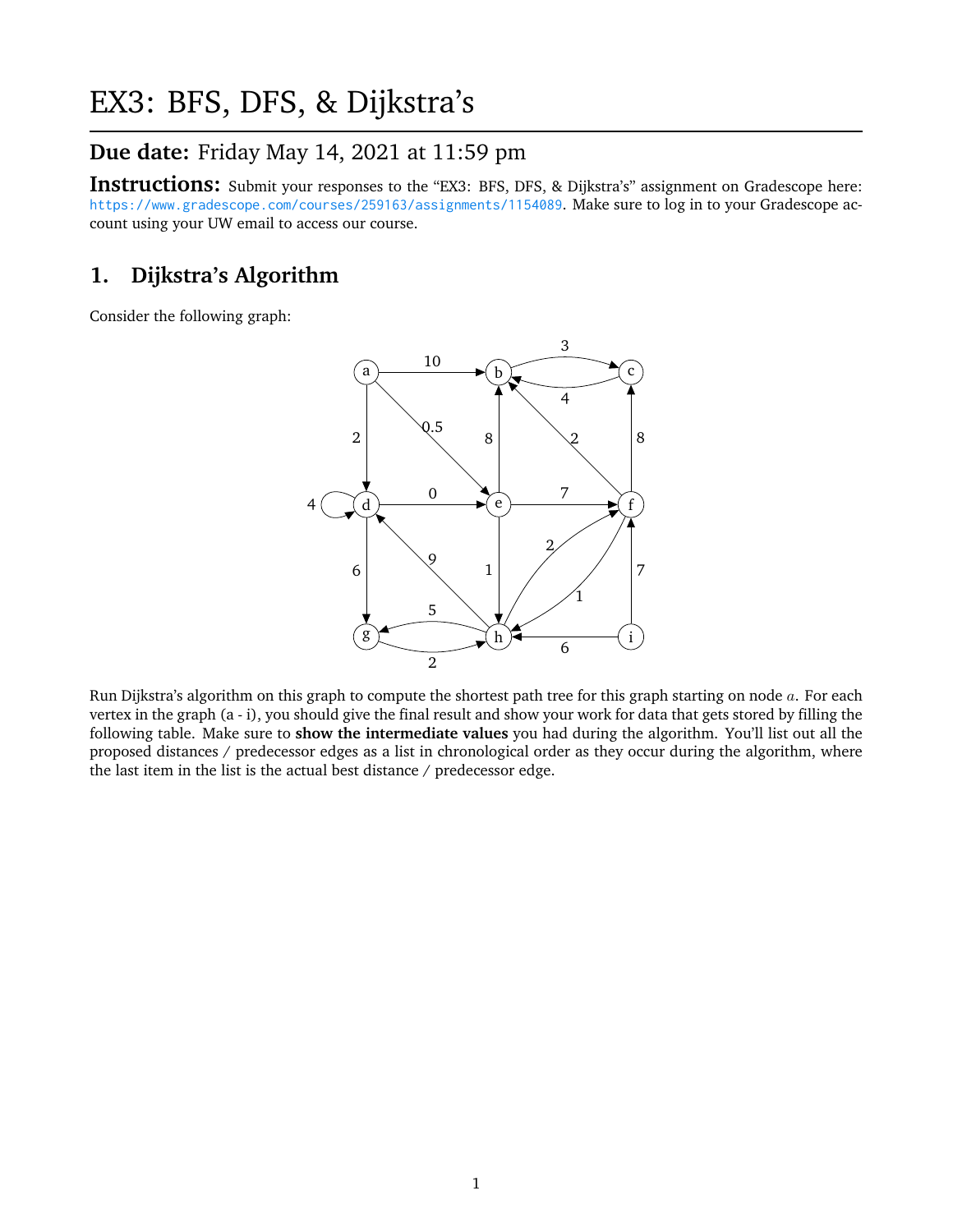| Vertex      | Distance | Predecessor | Processed |
|-------------|----------|-------------|-----------|
| a           |          |             |           |
| b           |          |             |           |
| $\mathbf c$ |          |             |           |
| d           |          |             |           |
| e           |          |             |           |
| $\mathbf f$ |          |             |           |
| g           |          |             |           |
| $\,h$       |          |             |           |
| i           |          |             |           |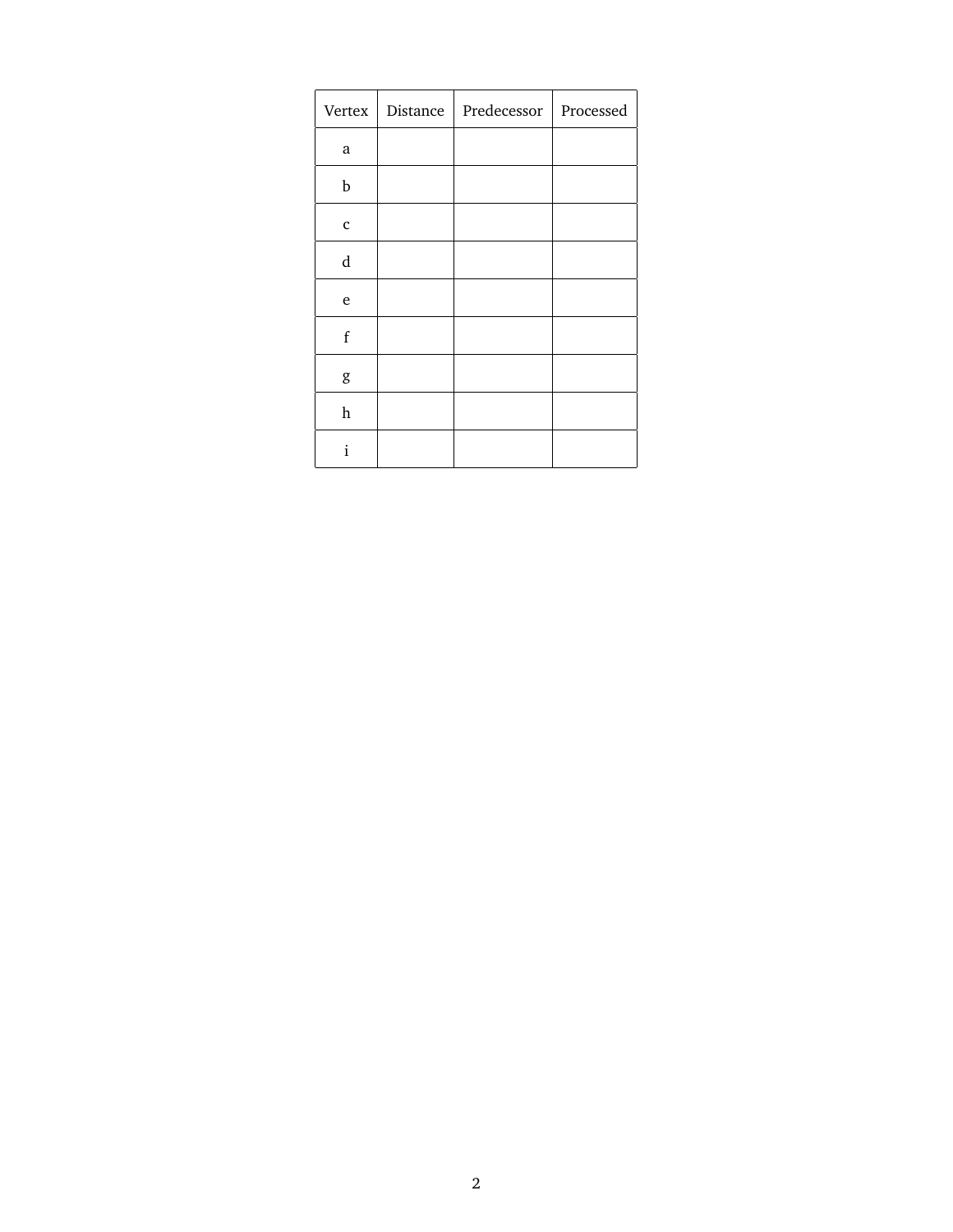## **2. Amazon Delivery**

When you buy something from Amazon, the package almost never goes directly from the warehouse to your house. Instead, shipments are usually consolidated and routed through major shipping hubs to take advantage of cheaper travel.

For example, a package from a warehouse in Chicago might have to go through multiple shipping hubs, through a routing of Chicago→Los Angeles→Portland→Seattle, rather than traveling there directly. For every route within the network, there will always be some mode of transportation in the opposite direction with the same cost.

Bezos always looks to cut costs, so as an Amazon employee you are tasked with writing a program that finds optimal shipping hub routings for packages in order to conserve costs. You decide to model the current delivery network with a graph.

Please answer the following questions:

- (a) What do your vertices represent?
- (b) What do your edges represent? Your answer may be a real-world object or an abstract description of what edges will exist.
- (c) Is your graph directed or undirected? Briefly explain why in less than three sentences.
- (d) Is your graph weighted or unweighted? Briefly explain whyin less than three sentences.
- (e) Amazon Delivery needs to route a package from a warehouse in DC to Seattle. Since the buyer selected the standard delivery option, you want to find the cheapest routing for the package, even if it means there will be detours. Describe, in no more than three sentences, how you can use an algorithm from lecture to accomplish this task. If you use extra information, state where to store it in the graph.
- (f) Amazon Delivery is tasked with relocating a goose from IntelliJ Island, FL to Seattle. Since the animal is sensitive and shy, you want to find a route for the goose through the minimum number of stops, so as to minimize the number of loadings/unloadings. Describe, in no more than three sentences, how you can use an algorithm from lecture to accomplish this task. If you use extra information, state where to store it in the graph.